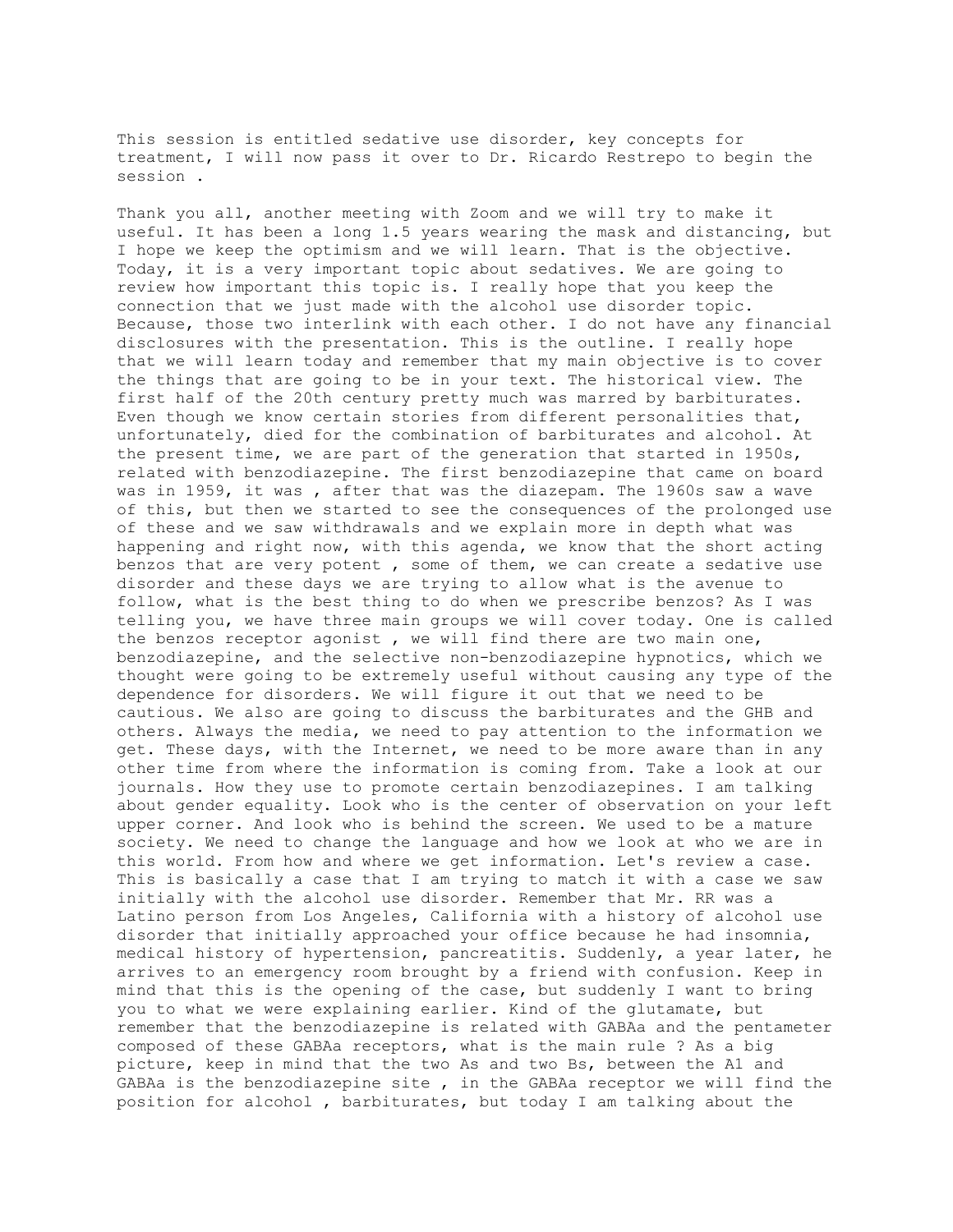GABAa receptor with benzodiazepines. It is known that GABA is estimated to be present in 40% of all synapses in the human brain. It is the main inhibitory neurotransmitter. We saw how alcohol activates the GABA receptor, benzos activates the GABAa receptor . We have two main types GABA,of recently C receptor has been described but I will not talk about it. Today, I want to talk about the GABAa 's inotropic and GABAb, GABAa is where the benzos go . Benzodiazepine increase the number of times the chloride channel opens in the GABAa receptors means the frequency, different barbiturates, that increase the duration of the opening of the chloride channel. These are key elements to keep in mind when we are going more in depth. This is a slide to show you that diazepam needs GABA, benzos need GABA . Look at the memory potential when I combine the benzodiazepine and with the GABA . We are going to review later that limits and blocks affects of benzodiazepine but not barbiturates. Benzodiazepine, to have a mechanism of action, they need the presence of GABA, barbiturates do not require the presence of GABA and that is one of the reasons that the narrow index of the barbiturates is a little bit narrow and we can get more in trouble. We can overdose easier with barbiturates than with benzodiazepines. We already reviewed these. Just to keep in mind that the most important aspects, benzo is the frequency, barbiturates is the duration of the chloride channel. Barbiturates does not need GABA, benzodiazepine needs GABA to interact in that cell and get the influx of chlorine. This is a slide I repeated in the lecture that we were analyzing or reviewing more in depth with alcohol. It is exactly the same mechanisms. Presynaptic calcium channel opens, gets the release of the neurotransmitters, let's say GABA, when I have benzo on board , I will open the channels that I will have the effects of relaxation or kind of feeling relaxed when I take the benzodiazepine. Very interesting, one of the hypothesis that I think is important to note, we need to know why we get a substance use disorder through benzo is this one , put yourself into the interneuron area of the ventral tegmental area. On your left side, if you see that GABA , the neuron, you will see that the alpha-1 GABAa receptor, the one in red, captures the presence of GABA by itself, not talking about GABA with benzo, and GABA by itself with the interneuron attachment it has with dopamine to say, dopamine, modulate the release of dopamine in your system, we don't need to go that fast, I am here to control you. In the same interneuron, in the same alpha-1 GABAa receptor, when I put the benzodiazepine into it, and in the alpha three GABAa receptor in the dopamine neuron, you will see that benzos unregulates the system , GABA does not have control to recognize the dopamine and I have an avalanche of dopamine release and that is part of the theory of why benzos creates difficulties related with the substance use disorder. An important slide to keep in mind to have a clear understanding from where this is coming from. 80% of your patients with use disorder, they will have other substance use. We will review these in-depth. Pretty much we have two main groups we need to pay attention to. People with alcohol use disorder and opioid use disorder, you always need to ask about the use of benzos . With other substance orders, still ask, but people on methadone programs, you will see a lot of these percentages occurring in that population. People using benzos . Benzodiazepine use is two in women and one in men. As we will see, statistically speaking, what are the age using most benzos these days are the elderly. We will review this more. This has an explanation of why roughly 9 of 10 older adults who use benzos get the prescriptions , they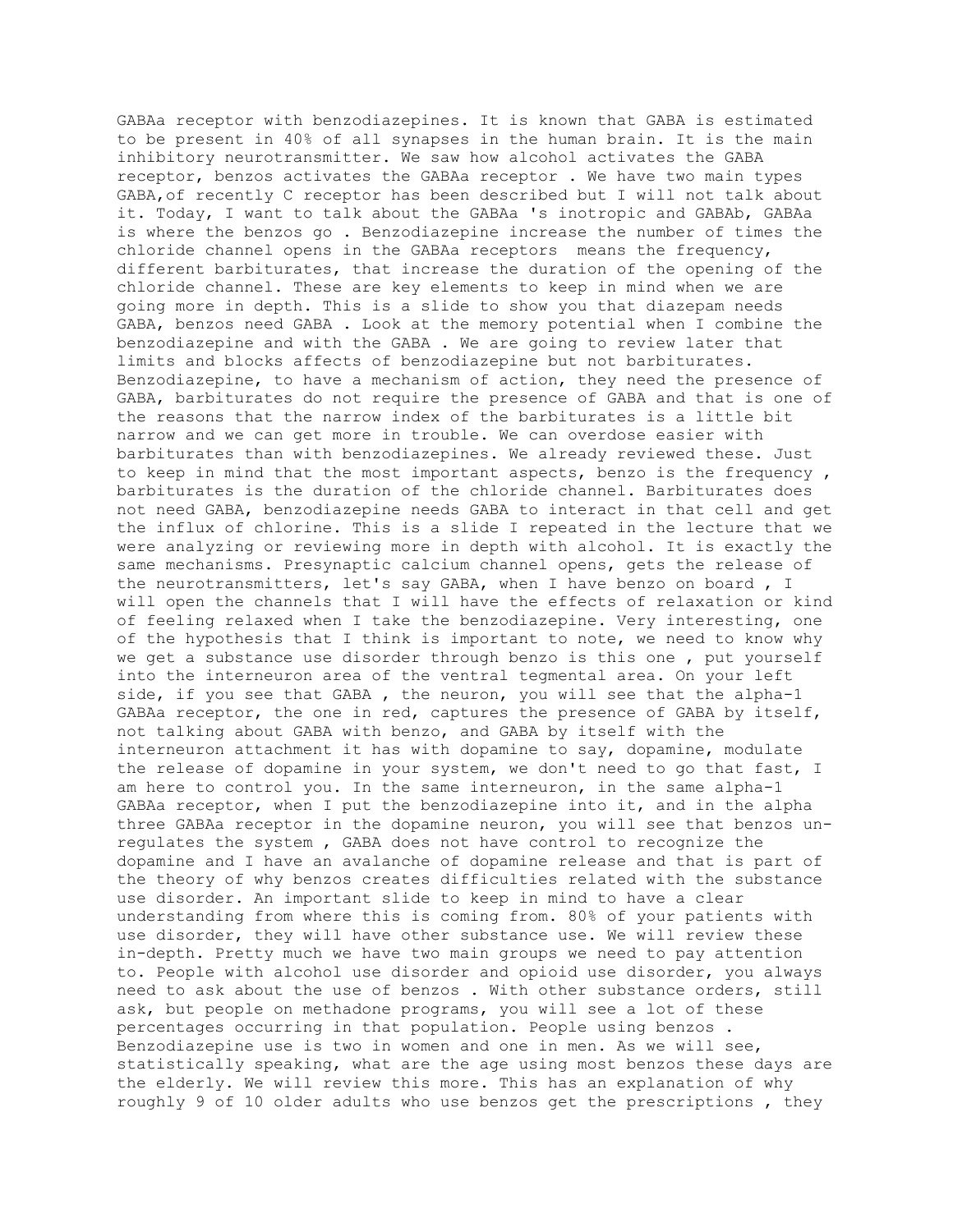get it from primary care. We will see what are the specialties that are prescribing more, because they are the front line but important enough. If you are a primary care, you are handling appropriate the benzo use and we hope to generate the questions of avoiding of what happened with the opioids. Look at the percentage of the population in the U.S. with any benzo by sex and age . In your X life you see 18 to 80 and in Ythe column is the benzo use percentage . In general 12% of the women in the United States and 7% of the men, based on this study, are the percentage of people using benzos in our country . More importantly, here we go, in the Y light, you see the annual benzo visits per 1000 population and on the x-axis , you will find the agent by groups. The lighter gray is the new people on benzos and the deeper great is the people who have been on benzos for a long time. Look at the population getting more benzos , it accumulates with age. It is not that age 80 they get more prescriptions, new prescriptions, but they accumulate, because it is the population that has been on benzos for 30 or 40 years, or less, but years of use. Importantly, the benzos rate in the United States has increased almost double. Pay attention because these occur in approximately 14 to 15 years. Very important that we can apply in the context of our clinical work. Again, as I was saying, 95% increased in benzo related visits in 12 years. I don't want to dedicate much time here but I was talking about the specialties prescribing benzos, number of adulatory visits. You find the years. And the different specialties. Look how interesting it is, the use of benzos subscribed by psychiatrist have been stable but increased among other types of physicians, including primary care. What I want to generate with this slide is that we will be aware of what is happening. Why are the specialties that are more incapacity to prescribe benzos the first time and why we are subscribing it and we will continue this growth of assessing this better. We review, the important tool, when we have a person with sedative use disorder, we will match it with another substance use. Because the majority of time we are going to have another primary substance abuse, and then, we will have the sedative use disorder. Important enough, pay attention, alcohol use disorder patients, and their offerings are more likely to experience mood elevation with benzodiazepine. This is interesting because this is related with the aspect and the effects of benzodiazepine in our system, depending on the population. I don't want to be redundant but we know that we will have groups that we need to pay attention to whom we will describe benzodiazepine and why. Those practicing addiction medicine these days always are aware that, when we prescribe opioids, when we have a person drinking, let's avoid treating those patients for anxiety with benzodiazepine as much as you can. Everyone is different. We have different populations. But we need to match these information's with our reality in our practice. As I was telling you, I wanted to show you the primary and secondary benzodiazepine admissions. I know this is old data but it shows you what is happening. It is rare to find that the primary substance abuse will be benzos . You will find many times that other substance use onboard and then the benzo use as the secondary substance use disorder. Very rare to see benzodiazepine as the primary use substance. We have been talking about opioids these days and alcohol these days and the mix with benzodiazepine and the risk that this can cause to our patients. We are aware of the mortality. I don't want to be redundant but look at the studies, the amount of overdose deaths but almost the relation they have with the benzodiazepine. The FDA issued a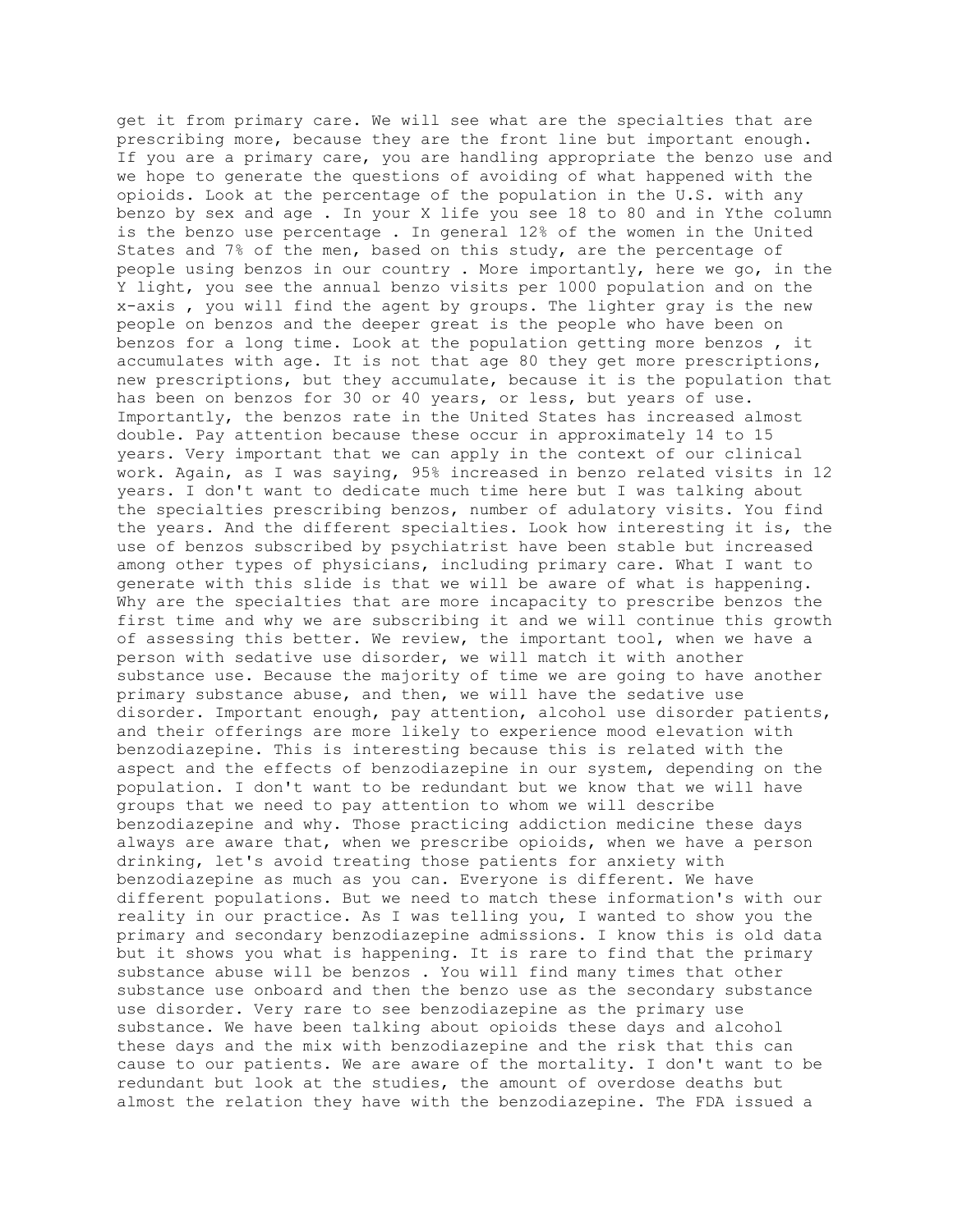drug safety communication about risks with opioid pain or other medications combined with benzos . Important data to keep in mind. I want to stop by here, these are the national drug overdose deaths between 1999 and 2009 involving benzos. On the blue line is all the drug overdoses that involve benzos . The yellow line shows you how the benzo in combination with fentanyl increase since 2014. Look how important the other one that is the lighter gray line, benzos without any other opioids keep the line, a little bit increased but not like when you combine it with synthetic opioids or other drugs. Top five drugs more frequently involved in drug overdose deaths in the United States. 2010, 2017. We will find benzodiazepine. We have the fentanyl and we know that, let's say the stimulant aspect is taken a new wave. This shows us how important it is to keep the attention and the way that we are prescribing these medications, but also in the way that we need to assess our patients and discuss with them the risk and benefits of this type of group of medications. Visits by risk of serious outcomes. Look at the different group pages. As much as we combine benzos with either another substance, in this case opioids or alcohol, the daily visits increase no matter what the age group is. But, of course, as we know, the combination of those three is more serious than the other ones. Pay attention to this data and translate it into your practice. The most frequent pharmaceutical abuse these days, after the opioids, is the benzodiazepines. Alprazolam is the most frequently one used these days. Enzo NASA beans are prescribed at about 70 million, 65 million office-based doctor visits, that is a rate of 27 annual visits per 100 adults. That is an amazing data. It is surprising that that amount of million office-based doctor visits are related with benzodiazepine prescribed. More data related with the increase of prescription of misuse or abuse of benzodiazepines. As I was telling you, take a look at what is coming related with the use of alprazolam. Not far away from the use of painkillers or opioids. We were talking about the prevalence of benzodiazepine use. I was telling you earlier that it is twice the problem in women and it brings utilization with the age. Age has less new prescriptions. But it has more prescriptions accumulated through the course of time. This is another important study done that compares the 1996 and 2013 numbers of adults who feel a benzo prescription, it increased dramatically but specifically from 8.1 million to 13.5 million, an increase by 67%. Important data of prescriptions and overdose mortality as we already reviewed. Here we go. What is the group? I want to understand the essence. What is the group that misused most the benzodiazepine, take a look at the left side. That group of prevalence of benzos use in adults, the one that misused most is the group between 18 and 25. But look, where is the accumulation, as we were seeing, of the prescription, through age, and when you hit 50, it starts to count accumulation from that time, because that group age from 50 to 64, are the ones that these days are getting more and more prescriptions and accumulates benzodiazepine in their system. This is important, we have been talking about a study, six numbers, but around 30 million adults use benzodiazepines in this country. 50 point 2 million adults misuse benzodiazepine. And .5 million adults have sedative use disorder related with this. This helps you to keep the frame and the statistics image with you. Continuing with Mr. RR. He did not get his prescription of alprazolam. He is in front of you, you kind of feel the person angry and you did not prescribe benzos so he went to a psychiatrist to see if he could get a prescription from it for another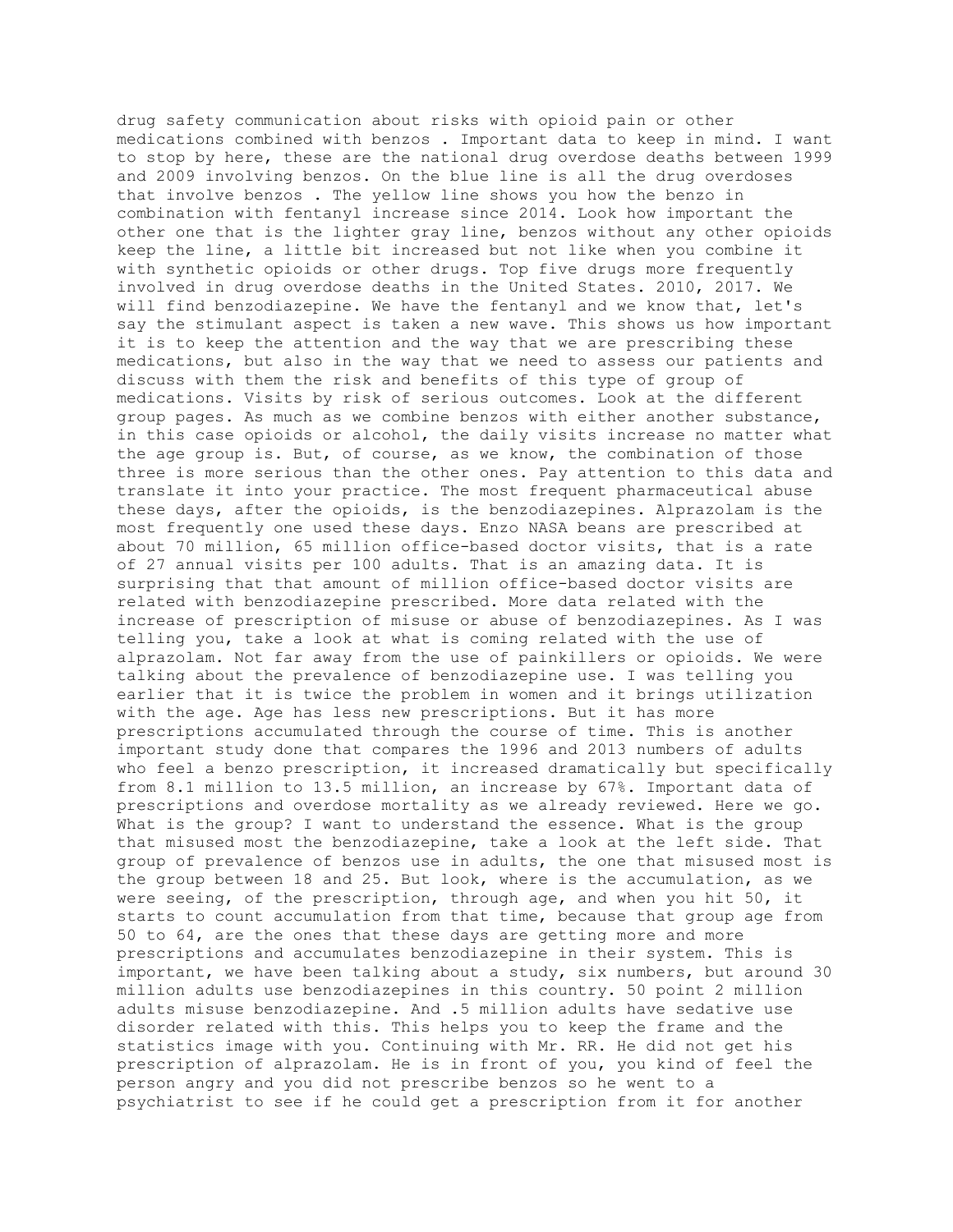doctor. Then Mr. RR reported his heart has been racing and his insomnia has worsened, his friend stated for the past four days he has had difficulty following conversations and focusing on daily tasks. He has been off of alprazolam for seven days and I am sure you have seen this in your practice. When you do the evaluation, looking for stressors, a feeling of depression, he does not have any other type of withdrawal symptoms related with his symptomatology. He denies recent use of alcohol or illicit drugs. What are the factors associated with prescribing benzos? Prescribing can be the beginning of the overuse and then the sedative use disorder. These days we are seeing people treated for pain that are getting more benzos. Take a look at benzodiazepine pattern of use. When you have patients on benzos, some develop substance use disorder, 50% of patients with substance use disorder history will develop a benzodiazepine use disorder. Between 50 and 100 patients prescribed chronic benzo become physically dependent, similar to what we see with other medications, such as opioids for painkillers. Benefits and risks, of course, we need to assess the population, are we using the therapeutical dosage, this is a population over using and running out sooner of the prescription. This is a person that occasionally takes the benzodiazepine. What are the risk factors for sedative use or benzo disorder , if with a longer duration of benzo, more propensity that you will develop the sedative use disorder. Higher benzodiazepine dosage, as we know, lower level of location, great insomnia and current antidepressant use. I am sure that you know these but these are the indications of benzodiazepine. When we describe benzo, as much as we overpass the month, probably we will develop some physical dependence. We need to examine the risk and benefits ratio when we prescribe it. Why we are prescribing it? What is the population that will benefit? Be aware of the mix that sometimes we replace one thing for another one. When the non-benzo family came in board, people thought it was going to be benign to Cprescribe this medication and help people sleep. Take a look at what happened. We know the reality. Important enough, I don't want to be redundant about it. But we know that in our population, the elderly population, that these days is getting more and more benzos, it is an increased risk for falls , hip fractures, sedation, and cognitive impairment. I want to make a parentheses because the cognitive impairment has been related with Alzheimer's disorder. In general, so far, the study is not concluded that benzo creates Alzheimer's disorder. It is not a conclusion so let's not get confused about it. Be aware of the lethality and, based on the metabolism of benzodiazepine in the elderly population, as much accumulation as we have, higher risk for accidents and for all of these situations related. In 2015, the American geriatric Society recommended avoiding benzodiazepine despite consensus recommended and non-risk. Here we go, benzodiazepine prevalence three times in older adults compared to younger adults and roughly 1/4 of long-term benzo use is in patients 65 and older. What are the considerations when we prescribe benzos? Examine the risk benefits, avoid alternate treatment with hypnotic. Try to sit down with the patient and plan the duration of this therapy. Prescribe for brief periods of time. Try to educate the person of why it is important to do random toxicology as part of the treatment. Trying to set up the tone of how you are going to ascribe the benzos. Attempt to educate the person that you are going to attend --tell them about the access you have to the prescription drug monitoring, that the person will know ahead that you are serious when you prescribed this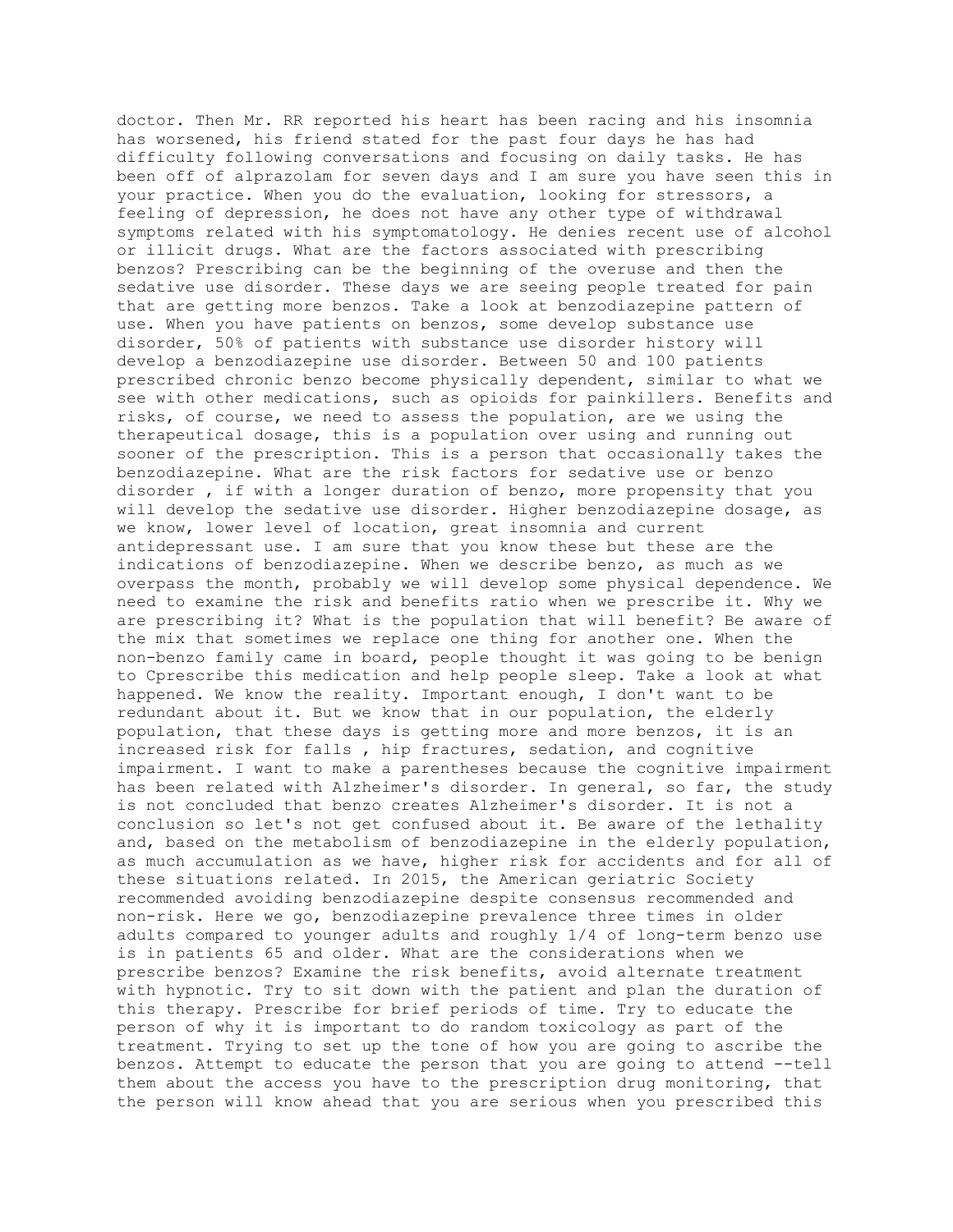medication. The equivalent dosage and the elimination of half-life is important because it will help us to make decisions of what benzos we will prescribe . What is important is that we need to take a look at these equivalent dose when we are seeing a person on two or three benzos and we want to do a paper on one of them . We will see later it is a wave or a group of clinicians that we feel much more comfortable switching a person from short acting benzo to long-acting benzo that will help us facilitate the paper. That is not a rule of thumb or written in stone but it is something that can facilitate. You need to keep this equivalent dosage in mind. Important enough, remember that the Ackerman acronym LOT, they are three benzodiazepines that don't need to force your liver to work. They don't force it through the oxidation they jump right away to conjugation and that is primarily the reason that, when we have a person with liver dysfunction, and it is on alcohol withdrawal, we use the Lorazepam because we kind of respect that the liver will not be forced to work much. Keep in mind that these are the three benzos pretty much help when you have a liver dysfunction. These are the types of benzos, the different groups , and I divide them in general, what are the half-lives of them and what are the active metabolites that they have. In general, keep in mind that the big group, when you have diazepam and others, those are long half-life benzos , the intermediate half-lives include the Lorazepam. As we were saying, they don't have active metabolites because they go right away to the conjugation of stage and that helps that the liver will be respected in one way or the other. And then we have a group for short to intermediate half-lives. Those have half-lives around 12 hours or less. The benzos are differentiated by a very important aspect, from a kinetic speaking, metabolism and my publicity. Be aware of the metabolic pathway and onset of action, prize lamb is used more than any other benzos because the action is rapid and the half-life is short. That combination makes attractive it to be overused. I just want to kind of review briefly that, keep in mind these groups, short acting, medium acting, and long-acting benzos, helpful to keep them in mind when you do the paper, when you prescribed them, when you have a plan with your patients. Mr. RR was found tachycardic, hypertensive, a medical workup primarily were within normal limits. Then, you start to see a little bit of differences when you do the mental examination. You saw that Mr. RR was restless , irritable, with twitches in his face and complained about tinnitus. He was subjectively anxious and objectively dysphoric. Then, you said, let me check the mental status examination and suddenly the score was 30 over 30. He had good insight and judgment. He was desperate and he endorsed passive suicidal ideations without a plan. Then, we move along with, what are we going to do with the withdrawal? And what are we going to approach? There are no signs and symptoms of benzodiazepine withdrawal. You will have signs and sometimes the vital signs fluctuate. Unlike acute alcohol withdrawal. We have similarities because benzo and alcohol touches the same receptor, talking about GABAa . When we are in alcohol withdrawal, we will see high blood pressure and high pulse. Sometimes you don't see that with the benzo. This person that we are assessing, Mr. RR, pay attention, he has tinnitus , twitches, related with the use disorder. Management of benzo taper is a challenge, all of us have difficulties, but remember, always find a strategy, taking in consideration what are the possibilities that you have. Are you going to prepare this patient, how you are going to provide the patient, will you use it long acting benzo as opposed to a short acting benzo they are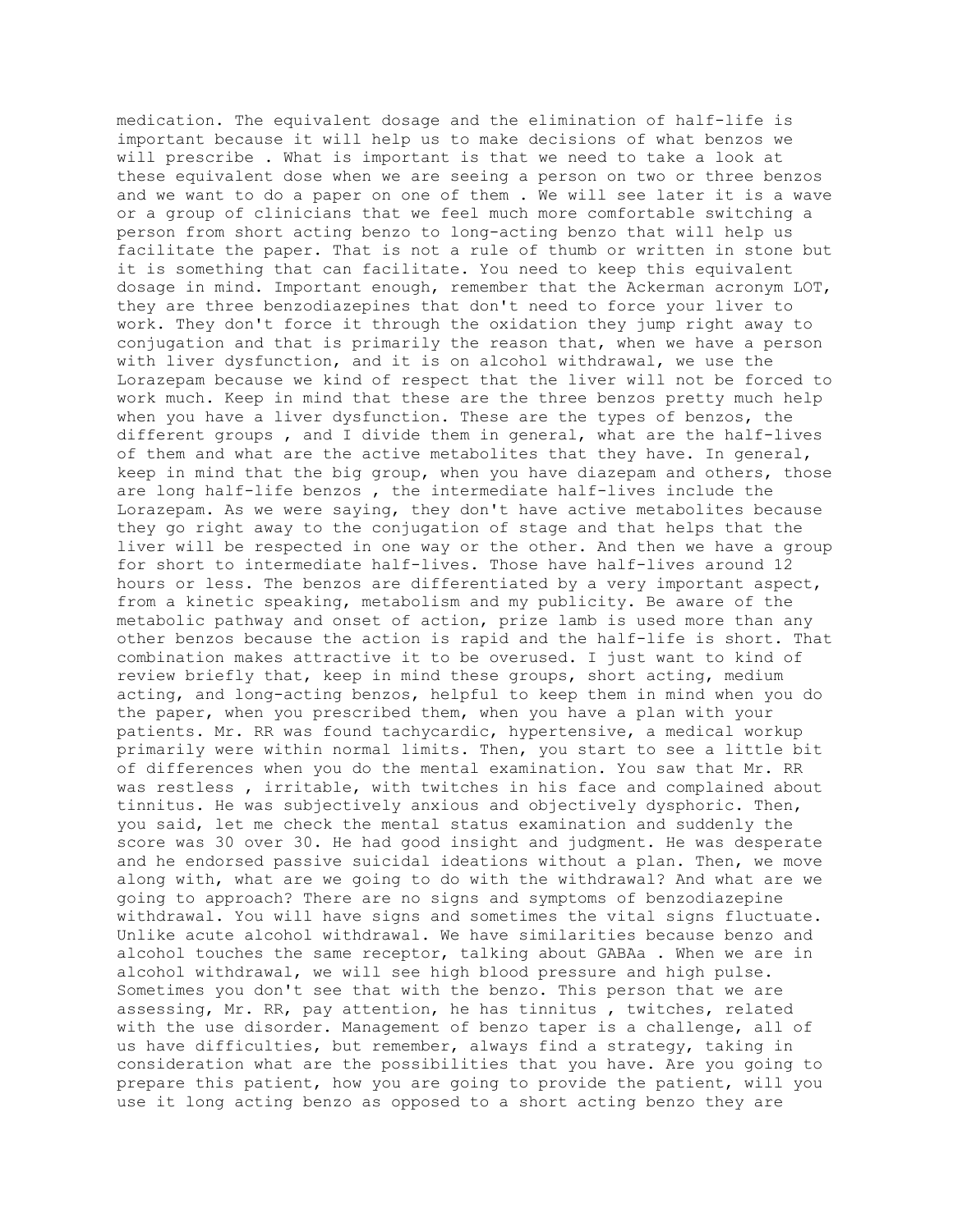taking? Are you going to consolidate with one medication for the taper? Individualized the treatment, that is the clear message with all patients. Keeping in consideration that this severity is related with what we already reviewed, the duration of use, the dosage that you use, and the pharmacokinetics. What is the difference between withdrawal, rebound, and recurrence. In the book, it looks like I need to make the difference between recurrence, rebound, and withdrawal, many times you see similarities and sometimes they interlink with each other. What is key is that, when you do a taper , you try to go slow. If withdrawal symptoms show up, and if a recurring symptom shows up, you hold the dosage, try to not go backwards. Try to stick with a plan. If you want to hold a taper for one or two or three weeks, but the person will be ready for the next step, it is better than going back to the original dose. As we were saying, it is so important that we assess, in the case of alprazolam, we see withdrawal within hours and the long acting benzos, the withdrawal can come even a week later after let's say you stop the diazepam. More interestingly, as we know, we are talking about protracted withdrawal these days that we see six months, one year later after the person has stopped the benzos. How will we agree and how we are going to assist our population is the key element. When we prescribed, be aware that when we come over time, 10 days on a benzo, right away we create insomnia when the person that does not have access to a medication. When we hit the month, the physical dependence starts to occur in our system. Of course, the majority of signs, people are telling us, do not prescribe more than one month benzo, the Royal Academy of medicine , that is the advice, but in practice we see patients already, in years they vacate the benzos, we know we are creating a possibility of a substance use disorder and more directly, when a person does not have access to the medication, we will have withdrawal symptoms. The management of benzo withdrawal, when to taper, clear aspects, when you see over-sedation, when you have cognitive impairment in your patients, when you have a combination of hypnotics, plus opioids, plus alcohol, and when you see that the person is overusing or misusing the benzos. Of course, if the patient is agreeable to taper , you can move with those possibilities to taper it down . Different approaches. You can either taper slowly and taper and help the person with other medications such as anticonvulsants as we will discuss in a moment. Primarily, as I was telling you, the rate for dosage of decreasing the systematic discontinuation should be maximum 25% weekly, or biweekly. Average. When you hit the half of the original dose, either because you convert all the benzos that they have taken in , one long acting benzo, and you achieve half of the dose , you hold it and you move by 10% less and less. Be aware that the taper can take months . Not strange for any of us that sometimes you and I, we have patients we are tapering , helping them and they complete one year with us but they're close to finalize the taper in a gentle way . I have been telling you about what is my school of thought, maybe you will agree or disagree, but I encourage you to keep in mind that you can convert to longer acting agents, clonazepam can be helpful when you convert the dosage to this type of long-acting benzo . Taper it gradually and for the symptoms related with the rebound or with the withdrawal, or the aspect that you see the patient is having difficulties with, you have tools. Trazodone, but anticonvulsants, 200 milligrams, some other people use higher dosages. QID Can be helpful in assisting the population. I won't be redundant because we talked about these. When we have a short acting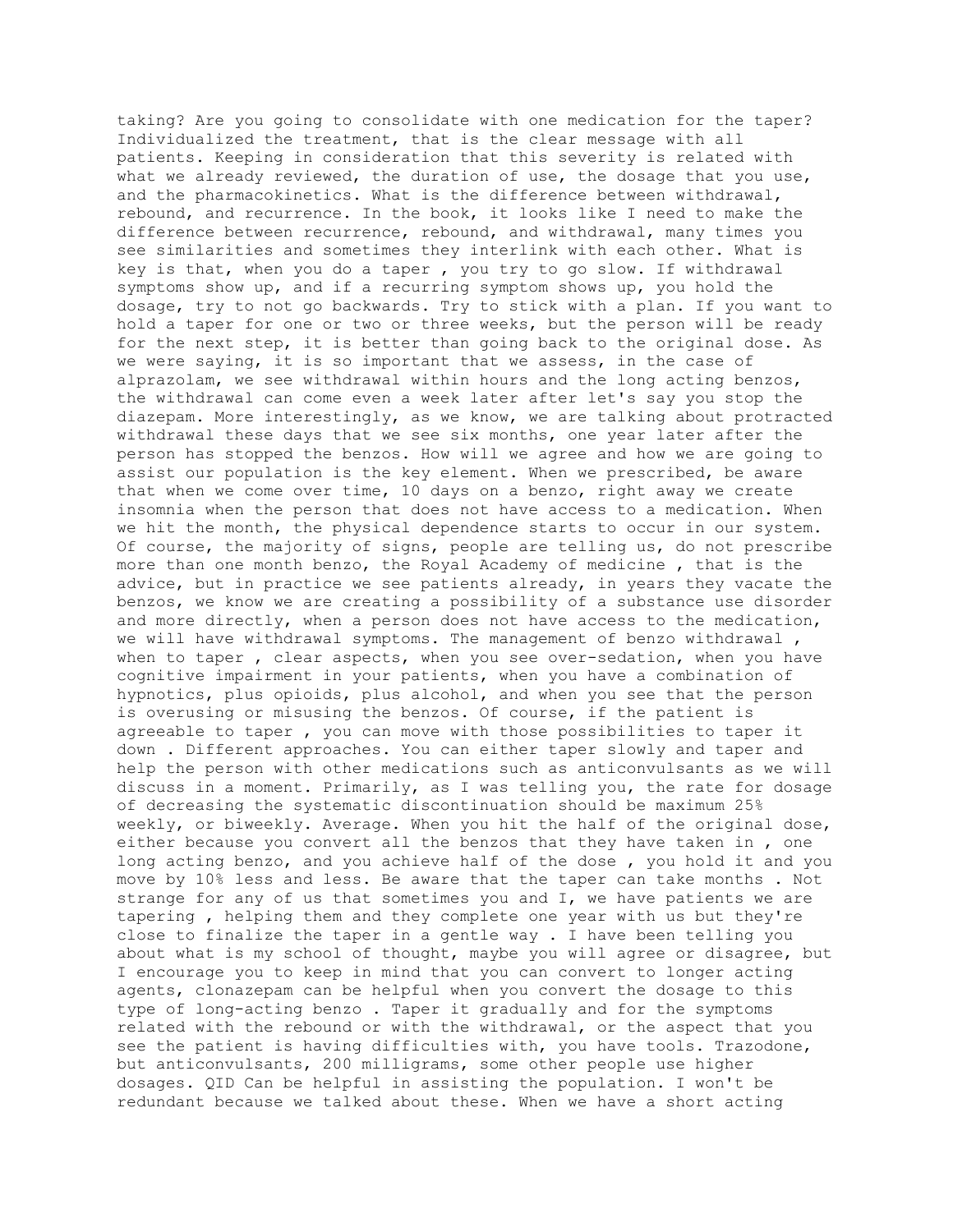sedative, the withdrawals will come in 12 to 24 hours and either 24 hours to five days in the duration of the acute withdrawal can last a month. With the long acting benzo, it can take one week to show up withdrawal and the peak will be probably on the 10th day and the duration can be another month. With either short or long acting benzo, you can see protracted withdrawal months later. I will mention a strategy that some of you may be familiar with. I encourage you to do these under the inpatient supervision. Do not do these in the outpatient, the phenobarbital substitution. When to think about doing phenobarbital substitution, when you have people on high dosages and you don't have a clue how much they are taking or that you have a clue, and I saw a person on 60 milligrams of alprazolam, writing to our unit, that is the time to use Dino Barbara Tom as a solution. Pretty much this is the equivalent of the different benzos versus the dose of phenobarbital, when we started, the plan was to give it three times or four times a day and a maximum doses of 500 milligrams. Now, monitor patients for signs of toxicity for phenobarbital, those are sustained horizontal nystagmus. one sign and skip one dosage, two signs, skip two dosages. Maintain the patient on the dose and start to taper slowly once you stabilize. Decrease phenobarbital by 30 milligrams per day . Individualize the case. If you see signs of toxicity or withdrawal, you need to adjust or pay attention to how you will cover the withdrawal. Daily dose is adjusted upward by 50%. Patient is stabilized before continuing withdrawal. This is an important topic. It is another topic of discussion, but interesting to keep it in mind. Talking about pregnancy. Debatable right now if the benzos cost difficulties to the fetal development. Keep in mind that, for now, they crossed the fetal placental barrier and passed into breast milk and create teratogenic effects. We are aware of neonatal withdrawal and the floppy baby syndrome. Talking about Flumazenil . It is not used by many people. It reverses the oxidation and competes right away with the receptor and you can create seizures and acute precipitation with withdrawal which can lead the person to even more difficulties. Remember, the Flumazenil, you given IV, .1 milligrams until you reach one milligram every 30 minutes. And if you leave the patient, be aware that in 60 minutes, if you go back, again, the receptor is taken back by the benzos and the patient will suffer still from an overdose. Be aware that Flumazenil is used by some clinicians but a few of them want to use them because of the adverse effects that I mentioned. Talking about Z drugs. We are approaching the different groups, you are familiar with their names. More importantly, is that the Z-Drugs go to the benzos units, the subunit is related with a hypnotic effect. That is the reason that these medications are promoted as something that helps you sleep. It can create an addictive pattern and we know that. These days, the dosages were decreased to have compared with the standard dose that was originally related. If you check more in depth, women are advised to take half of the dosage, and the elderly population in both genders are also to decrease from the original dose to half. What are the main side effects? Sleep related behavior, eating at night, walking at night those are the things you need to keep in mind. When you have the Z-Drugs, apply the general principle when you prescribe benzos . Talking about barbiturates. The oldest sedative hypnotic. It has a low therapeutical index. You can have an overdose easily from the barbiturates. Interestingly, the same barbiturates induce the --the metabolism of others can be affected. You are familiar with these. For example, the ultrashort meso axonal is what